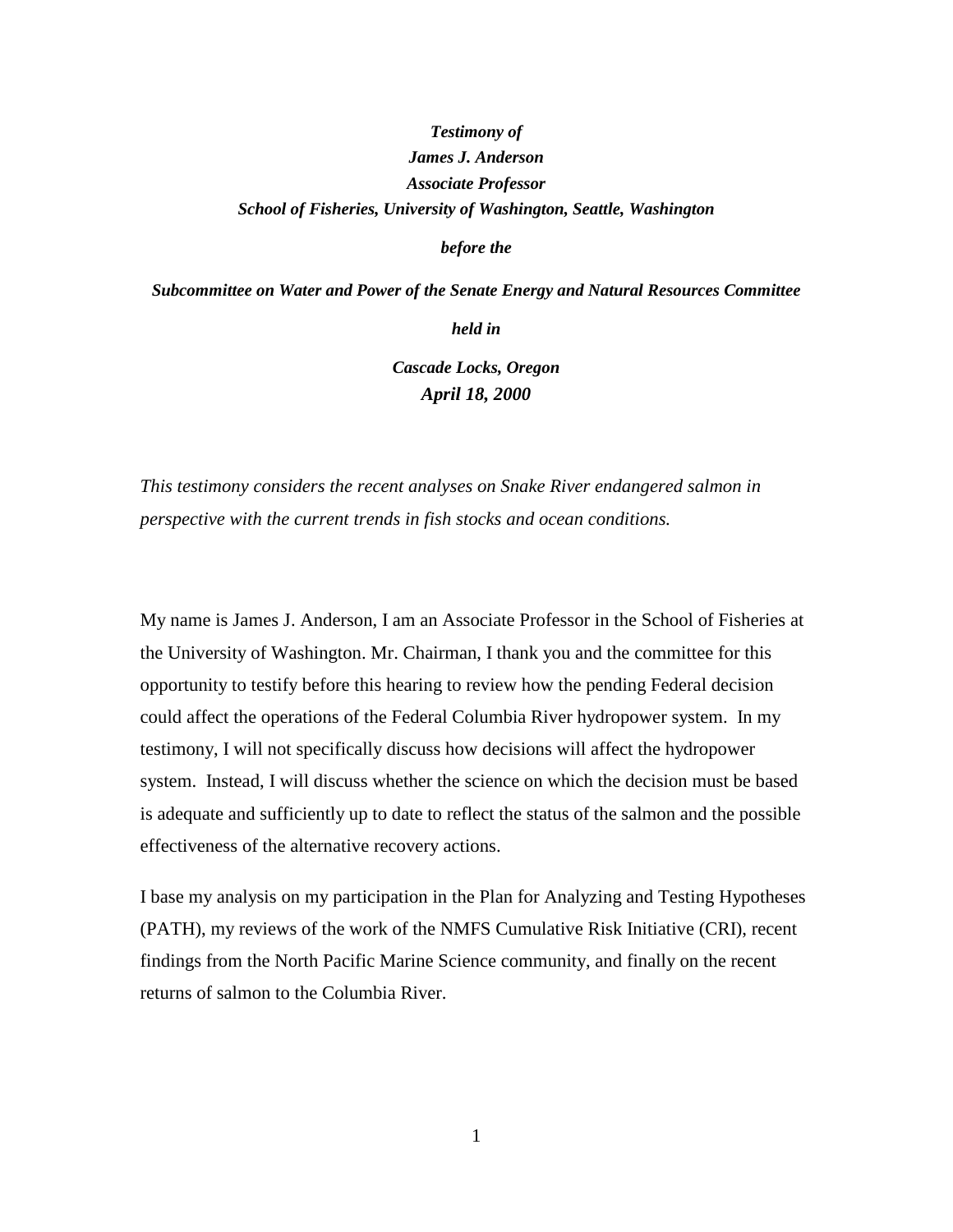## **The state of analysis of endangered salmon stocks.**

Analyses on the effectiveness of salmon recovery efforts have been on going for a decade and two milestones in the analyses, the PATH 1998/1999 reports (Marmorek et al 1998, 1999) and the CRI report in 2000 (CRI 2000), have reached very different conclusions as to the effectiveness of recovery actions. PATH has concluded that breaching the lower Snake River dams will allow the Snake River chinook to recover. The CRI analysis suggests that salmon are in a dire condition and breaching alone will not recover them. Finally, the recent studies from the North Pacific marine science community and the actual Columbia River salmon runs suggest the ocean has substantially improved.

In my testimony I explore how such contradictory results are to be expected when the analyses must rely on information up to a specific point in time, while the studies advance and nature itself continues to change. The essential point of my testimony is that the existing scientific analyses on which the decision on the hydrosystem is being based are simply not up-to-date and reflective of the current state of the system.

### *Why are PATH and CRI views on dam breaching different?*

PATH concluded that dam breaching would recover the runs, while the CRI analysis indicates that breaching alone would not recover the runs. The reasons for these differences involve the data used in the models and the assumptions on what happen with dam breaching and transportation. The PATH optimistic analysis is based on the belief that hydrosystem passage survival is low and transportation lowers fish vitality so they die in the estuary and ocean, in what is referred to as differential delayed mortality. Designated D in the models, the differential delayed mortality is the ratio of the post Bonneville survival of transported fish relative to the post Bonneville survival of in-river passing fish. A low D value means low transport survival. In the 1998 report for spring/summer chinook, PATH favored low D values (about 0.3) and low in-river passage survival (about 20 to 30%). In this scenario, breaching dams stops the ineffective transportation and about doubles in-river survival so the stocks recover quickly. The CRI analysis in the April 2000 report is based on the recent survival studies not incorporated in PATH. These new survival studies show smolt passage survival is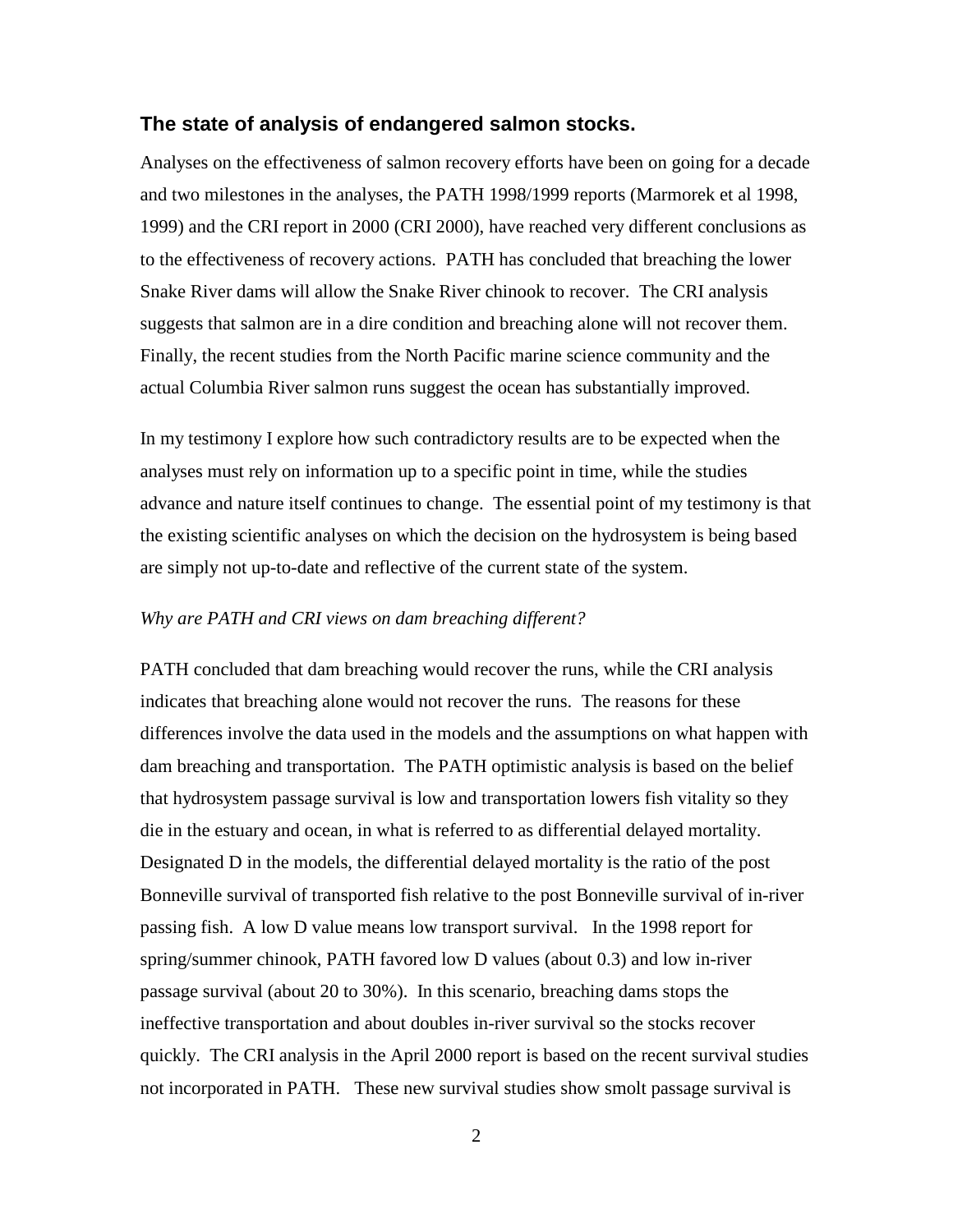about twice what was favored by PATH. Furthermore, results from recent transportation studies suggest that D is over twice the PATH estimate. Thus, the CRI model has low transportation and dam passage mortalities so removing these factors does not significantly improve survival and will not recover fish.

Finally, it is important to note that the low passage survivals and D values from PATH have been largely discarded and the values of these critical parameters used by state, tribal and federal scientists are converging. This convergence of assumptions is important because as the analyses assume higher in-river survivals and D values the benefits of dam breaching diminish and eventually breaching could make things worse.

#### *Are the CRI estimates of extinction realistic?*

The CRI uses Snake River spring/summer chinook spawner recruit data between 1980 and 1994 to estimate the probability of extinction over 24 and 100-years (CRI April 2000). The analysis is based on a simple extinction model and the CRI report goes into detail addressing the assumptions of the model. In actuality, few of the technical issues raised by critics and by the CRI itself are germane to whether or not the estimated extinction risks are realistic. That is, issues of uncertainty in the data, errors in the observation, positive or negative effects of density dependence on productivity, effects of fish maturation rates, and the definition of extinction are all relatively inconsequential to the conclusions of the analysis. Decision-makers, scientists and the public can argue over these details but the conclusion is robust: *if the decline between 1980 and 1994 continues the stocks are threatened with extinction*.

The single most important factor for this conclusion is the 15-year spawner/recruit time series. The interval 1980 to 1994 is within a cyclic ocean regime *unfavorable* to the survival of salmon in the Pacific Northwest (Hare, Mantua and Francis1999, Anderson 2000). Therefore, the extinction projections developed in CRI analysis are *worst-case* scenarios.

Do these worst-case predictions have value to decision-makers? The 24-year predictions have value if they are updated with the most recent information on the condition of the

3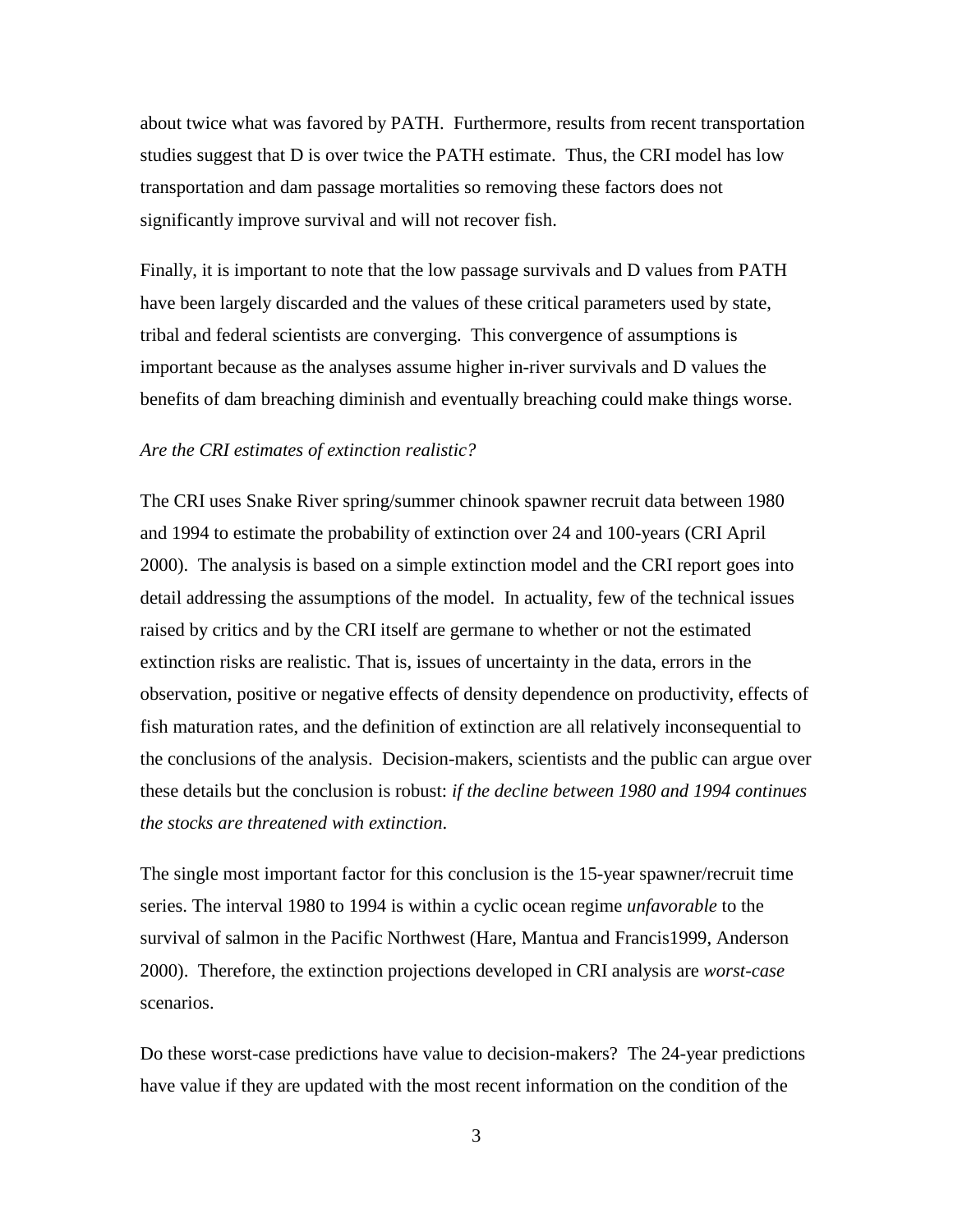stocks and the ocean. A 100-year prediction based on 15 years of data has little value and in fact substantially biases the perceived risk to the stocks. It ignores a major driving force of the stocks-- variability in salmon productivity resulting from decadal scale ocean cycles.

To illustrate the problem, note that the CRI analysis says that two out of the seven Snake River spring/summer chinook index stocks have 5 to 10% chance of extinction over the next 24 years and four of the seven stocks have a high probability of extinction over 100 years. Thus, if the 1980-1994 trend continues the stocks are in dire condition; however, if the conditions change the extinction probability changes. To demonstrate the possibilities assume that the survivals experienced in the early 1980s, when the stocks temporary increased, were repeated in the period 1995 through 1999. Note that the CRI data says nothing about these brood years since its data ends in 1994. To make the last five years like the early 1980s, spawners for each index stock from 1995-1999 are multiplied by the spawner/recruit ratio of the index stocks from 1980-1984. Using this hypothetical time series in the extinction model, the chance of extinction is zero over 24 years and only one of the seven index stocks has a chance of extinction over 100 years.

This exercise illustrates the sensitivity of the extinction models to the data. In particular, the Dennis (1991) extinction model, which is the foundation of the CRI analysis, is extremely sensititive to the last data point in the series. The mean rate of change in the population is determined by the difference between the first and last data points (Hinrichsen, R. personal communication). Thus, CRI extinction predictions depend strongly on whether or not 1994 was a good or a bad year. Clearly, this is not a good method to predict the chance of the stocks' existence in the year 2084.

Finally and mostly important, the CRI extinction predictions are based on stock performance over 15 years of anomalously warm ocean conditions, which have been significantly adverse for west coast salmon. The CRI analysis has not adequately addressed this weakness in its analysis, nor has it conveyed the fact that the ocean and the fish runs have improved considerably subsequent to years used in the CRI analysis.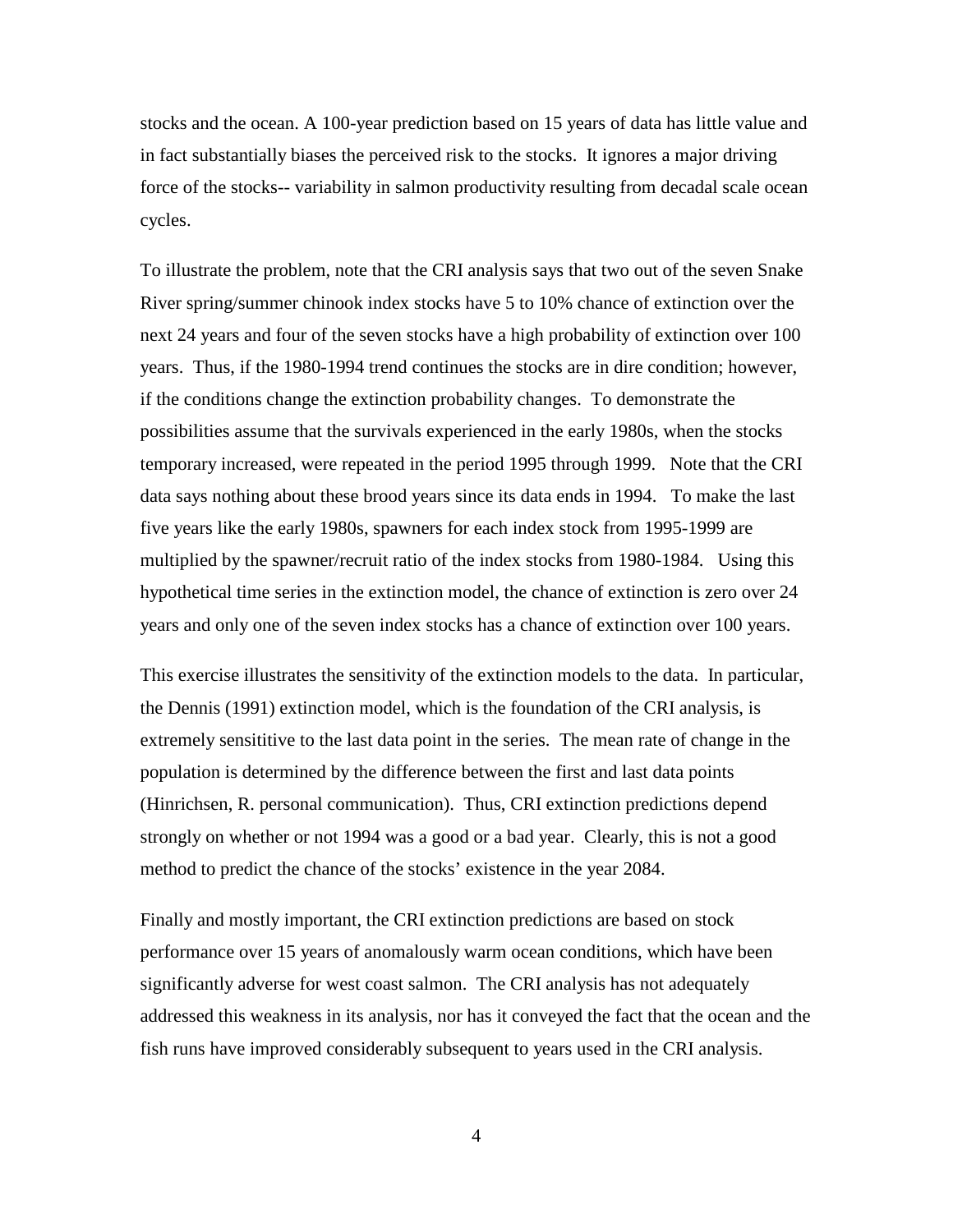# **The state of the ocean**

The recent observations from oceanographers, fisheries and atmospheric scientists show the ocean is currently in a state favorable to west coast salmon. Furthermore, the evidence provides signs that the North Pacific has shifted into a cool regime favorable to west coast salmon. Here are some findings reflecting conditions after 1995:

- 1. Ocean survival was good in 1997: Survival of wild Snake River spring/summer chinook has improved by a factor of three or more over the returns of the early 1990s. Based on returns of the 2-ocean fish, smolts migrating in 1997 have a smolt to adult ratio (SAR) of 1.55% (Williams personal communication). The return of the 3-ocean fish should increase the SAR to 3 or possibly 4%. In comparison, SARs in the early 90s were about 0.5%. Further evidence comes from the ratio of early returning males (jacks). The percent of jack returns from the 1997 smolt outmigration is twice the 1992-1996 average. (DART 2000)
- 2. Ocean survival in 1998 should be better: The percent of jack returns from the 1998 smolt migration is twelve times the1992 –1996 average. (DART 2000)
- 3. Ocean survival in 1999 may be the best yet: For this year, jack returns through April 16 are 650% of the ten-year average. Total returns of chinook salmon through April 16 are over twice the ten-year average. (DART 2000)
- 4. Zooplankton species changed: Off Oregon "warm water" zooplankton species common year round throughout most of the 1990s were consistent with weak, but persistent, El Niño conditions throughout this period. However, in May 1999 "cold water" species dominated solely. The switch may be ephemeral, due solely to the present La Niña or it could be a harbinger of another climate shift in the northern California Current (Peterson 2000).
- 5. The ocean is cooler: The Pacific Decadal Oscillation index (PDO), which is an indicator of ocean regime shifts (Hare, Mantua and Francis1999) exhibited a major shift into the negative condition favorable to west coast salmon production.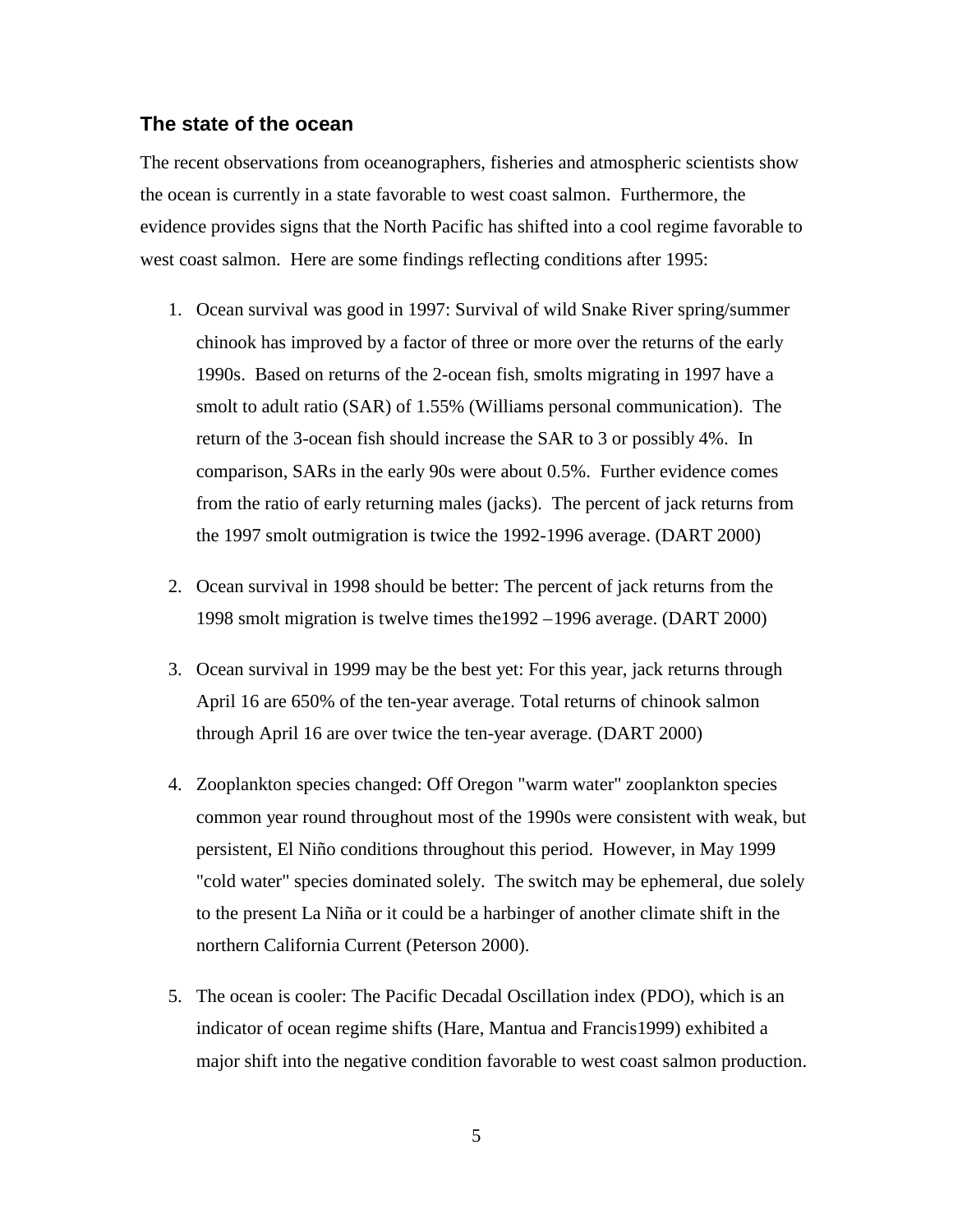The reversal in 1998 is representative of cooler coastal waters off the Columbia River.



#### **Figure 1 Monthly PDO pattern showing reversal.**

- 6. The cool ocean should persist: The eastern North Pacific region is under the influence of cold surface temperature anomalies that will persist beyond the current La Niña. These conditions will result in the fertilization of surface layers (Freeland 2000).
- 7. A regime shift: Scientists at the Jet Propulsion Laboratory in Pasadena, studying the satellite observations of Pacific sea-surface data, have observed a multipleyear trend that may represent an ocean regime shift (JPL 2000). Many reports from the March 2000 conference of the North Pacific marine community (PICES 2000) support this suggestion.

Conclusions: Salmon and other marine species respond to the decadal scale shifts in ocean conditions. Cool ocean conditions correlate with higher productivity of west coast salmon while warmer ocean conditions correspond with higher productivity in Alaskan salmon (Hare and Mantua 1999, Anderson 2000). The current La Niña corresponds with increased west coast salmon runs and Alaskan runs that have returned below forecasts (NW Fishletter 1997, 1998). Irrespective of whether or not an ocean regime shift has

6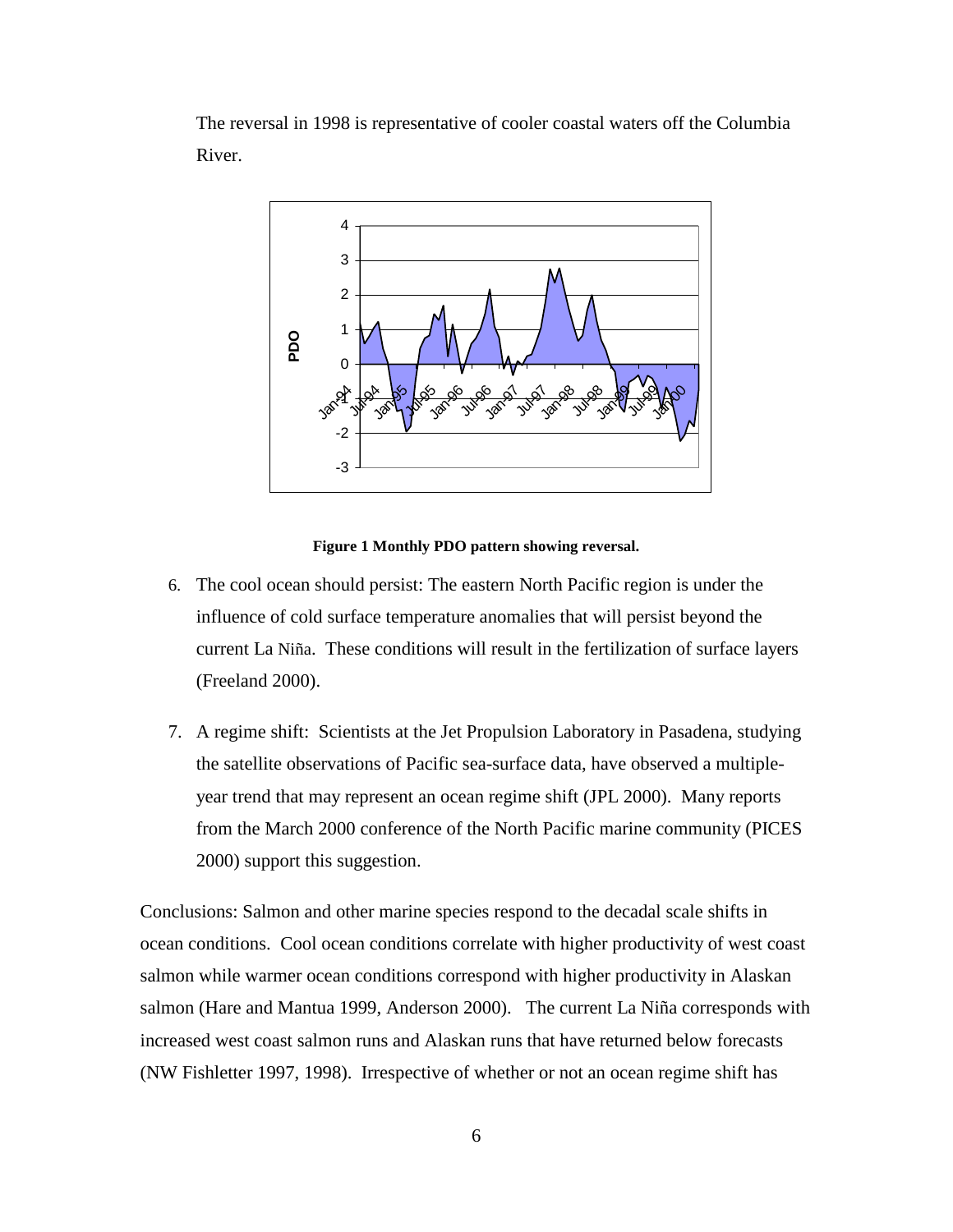occurred, the recent improvement in the ocean considerably improves the chance of fish survival over the next decade. These findings are not contained in the CRI analysis.

# **The evolving analysis**

Vastly different views of the future of salmon are seen through the different analyses. PATH, using salmon runs from the 1960s through 1990, sees dam removal as the only viable way to recover Snake River salmon. The CRI, using runs from 1980 through 1994, sees dam removal as ineffective on its own and concludes the stocks are in dire condition. In a recent statement they stated, "Indeed, the way to interpret the result of this [CRI] report is to realize that for low lambdas and high extinction risks there is little "wiggle room", and the situation is close to "one must do everything." (NMFS March 29, 2000). Finally, the international marine science community sees fundamental and largescale changes in the North Pacific in which the current La Niña may be the harbinger of a reversal back to the ocean conditions prior to 1977 (PICES 2000).

These different views to a large degree represent different snapshots of the expanding knowledge of salmon in the context of a dynamic and changing ecosystem. Ultimately, nature and humanity together control the fate of the stocks. The ocean affects salmon in cycles while human effects are gradual and cumulative (Anderson 2000). We are fortunate to have a La Niña. It gives us valuable time to pause and reflect on the best course of action. In my judgment, the arguments on the impacts of the hydrosystem have mostly reached an impasse. Fish survive the hydrosystem and transportation. To understand what is killing them in the estuary and ocean, we must observe the fish in these environments.

## **References and Notes**:

Anderson, J. J. 2000. Decadal climate cycles and declining Columbia River salmon. In *Sustainable Fisheries Management: Pacific Salmon*. Edited by E. Knudsen et. CRC Lewis Publishers, Boca Raton. p. 467-484. (http://www.cbr.washington.edu/papers/jim/victoria.html)

CRI "A standardized quantitative analysis of risks faced by salmonids in the Columbia River Basin" (CRI April 2000).